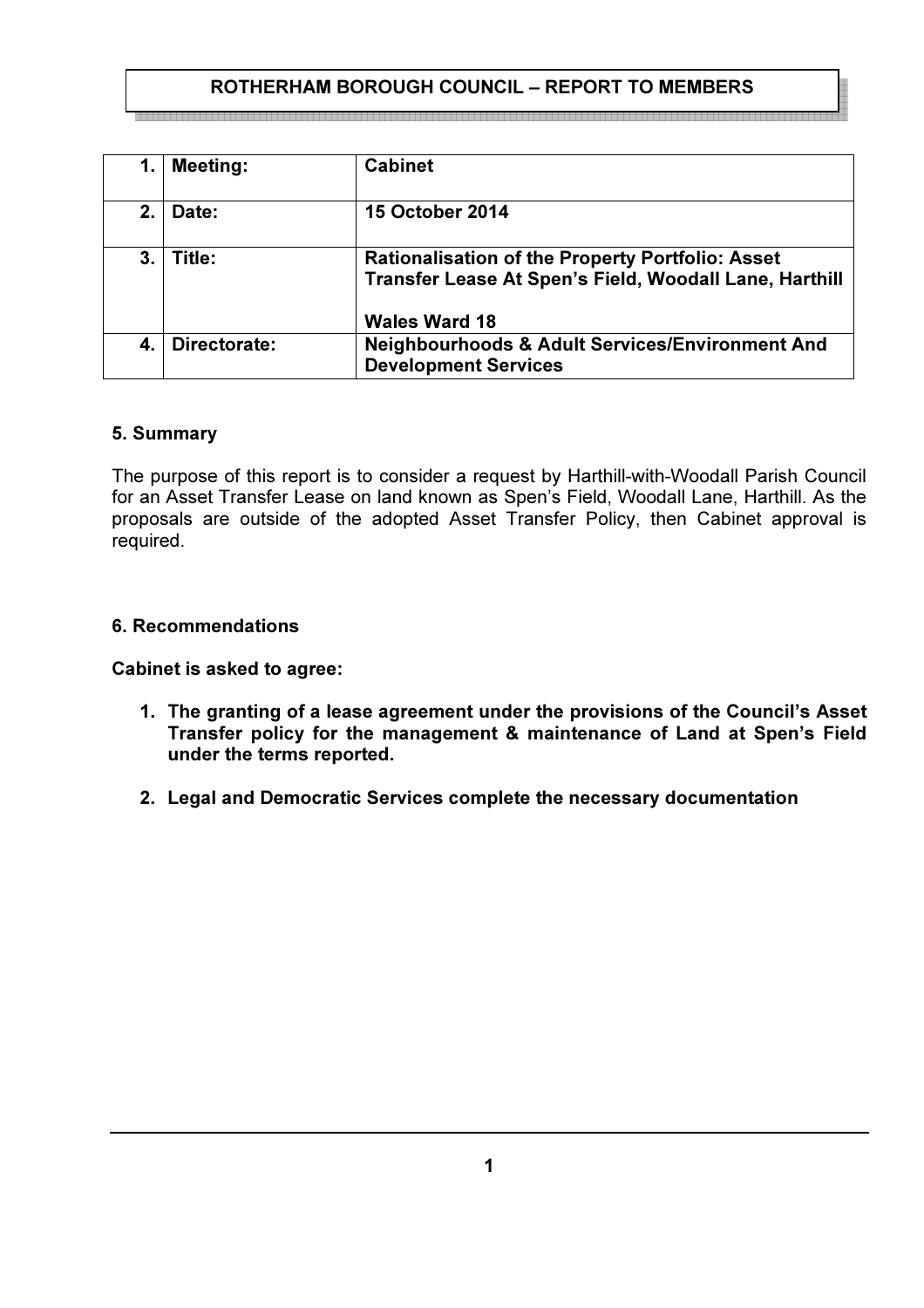# 7. Proposals and Details

Harthill with Woodall Parish Council occupy an area of land that extends to 10.42 acres (4.22 hectares) known as Spen's Field at Woodall Lane Harthill (the recreation ground and car park shaded red on Appendix 1) under a 20 year lease that expires on the  $31<sup>st</sup>$  March 2020. The current annual rent is £1,750.

The rent is reviewed on a 5 yearly basis, with the next review due  $1<sup>st</sup>$  April 2015. The use of the land is for public open space and a recreation ground with ancillary car parking for the use and enjoyment of the District or Parish of Harthill-With-Woodall. The lease does not contain any break provisions.

Under the terms of the existing lease RMBC are responsible for the general grounds maintenance of the land including the marking out of the football pitches, along with maintenance of all trees, hedges and periodic inspections of all play equipment and its ongoing maintenance.

This work is currently carried out at the expense of EDS - Greenspaces, who receive the annual rent.

In order to secure the long term future of the recreation ground, and to seek further grant funding, the Parish Council are seeking to transfer the asset under the Asset Transfer Policy for a term of 99 years at a nominal rent of £1 per annum without any break options.

Under the terms of this proposed lease the Parish Council will be fully liable for all grounds maintenance and for the repair and maintenance of all existing and future play equipment located on the site, and as such the ownership of all such equipment will transfer to the Parish Council. The Parish Council would like the Asset Transfer lease to be in place for next financial year, commencing from the  $1<sup>st</sup>$  April 2015.

As granting a lease without break options for such a long period falls outside of the adopted Asset Transfer Policy, then Cabinet authority to grant the lease is required.

#### 8. Finance

The Parish Council will be responsible for the payment of the Council's surveyors and legal fees in the termination of the existing lease and granting of the proposed new Asset Transfer Lease.

All inspection/repairs of play equipment and all grounds maintenance costs currently borne by RMBC (EDS - Greenspaces) will transfer to Harthill-with-Woodall Parish Council on granting of a new lease under the Council's Asset Transfer policy.

It has been estimated that the annual costs to RMBC incurred by Greenspaces for ongoing grounds maintenance and play equipment inspections/maintenance is £4,485 per annum. The existing annual rent received by RMBC of £1,750 will cease. This therefore will result in an overall saving to RMBC as a whole of £2,735 per annum. The Parish Council have indicated that RMBC - Greenspaces will be able to tender for the ongoing grounds maintenance/inspections work to commence from the start of the proposed new lease.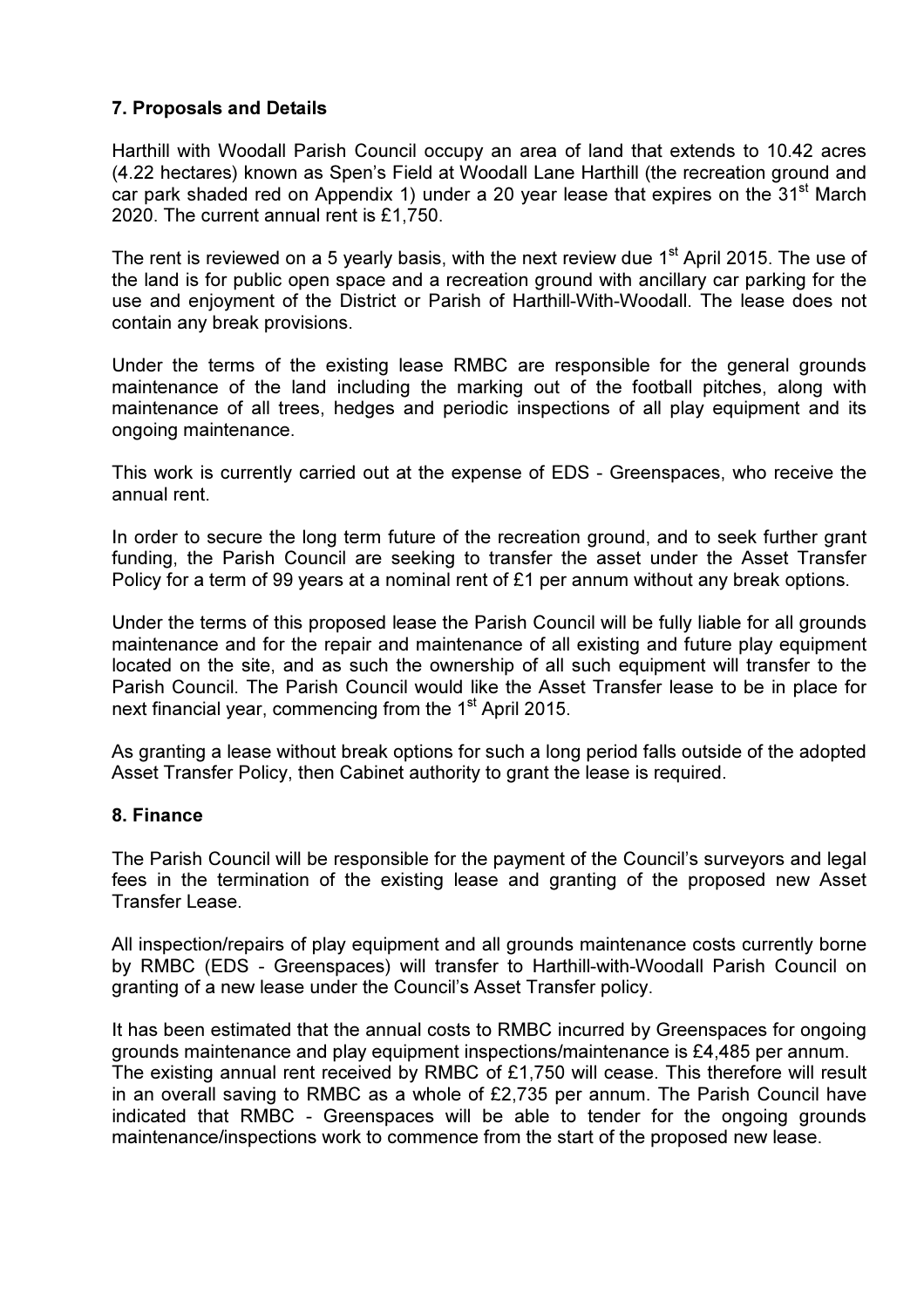## 9. Risks and Uncertainties

Any non-compliance with the proposed lease will bring this arrangement to an end via a termination notice.

The area of land is currently designated as Green Belt under the existing UDP, and therefore in the medium term is highly unlikely to support any form of development. However in the long term with changes in planning policy and or other legislative changes this position could change during the lifespan of the proposed lease.

## 10. Policy and Performance Agenda Implications

This proposal helps to contribute towards and achieve three of the five priorities set out in the Council's Corporate Plan. It will reinforce Rotherham neighbourhoods and communities and ensure community cohesion. The continued provision of the recreational facility and the development of new play equipment and facilities will improve physical and sporting opportunities to the general public

The sourcing of grant funding by the Parish Council will harness resources to enhance the environment and promote a joined approach to service delivery at local level.

## 11. Background Papers and Consultation

Asset Transfer Policy – Report on the adoption of the Transfer Policy and Framework – Cabinet 20 July 2011

26 June 2014 CSART Report - Rationalisation of the Property Portfolio: Asset Transfer Lease At Spen's Field, Woodall Lane, Harthill

Phill Gill, Leisure and Greenspaces, Environment & Development Service has been consulted on the proposals.

Tom Bell, Strategic Housing & Investment, Neighbourhoods & Adult Services has been consulted on the proposals

The Ward Member Councillors Beck, Whysall and Watson were consulted on the 16<sup>th</sup> September 2014. All three Ward Members were fully supportive of the proposals.

Services Manager, Legal & Democratic Services was consulted on the 18<sup>th</sup> September 2014

Finance Manager, Financial Services was consulted on the 18<sup>th</sup> September 2014

#### Contact Name:

Jonathan Marriott, Principal Estates Surveyor, Audit and Asset Management, ext 23898, jonathan.marriott@rotherham.gov.uk

Colin Earl, Director of Audit and Asset Management ext 22033 colin.earl@rotherham.gov.uk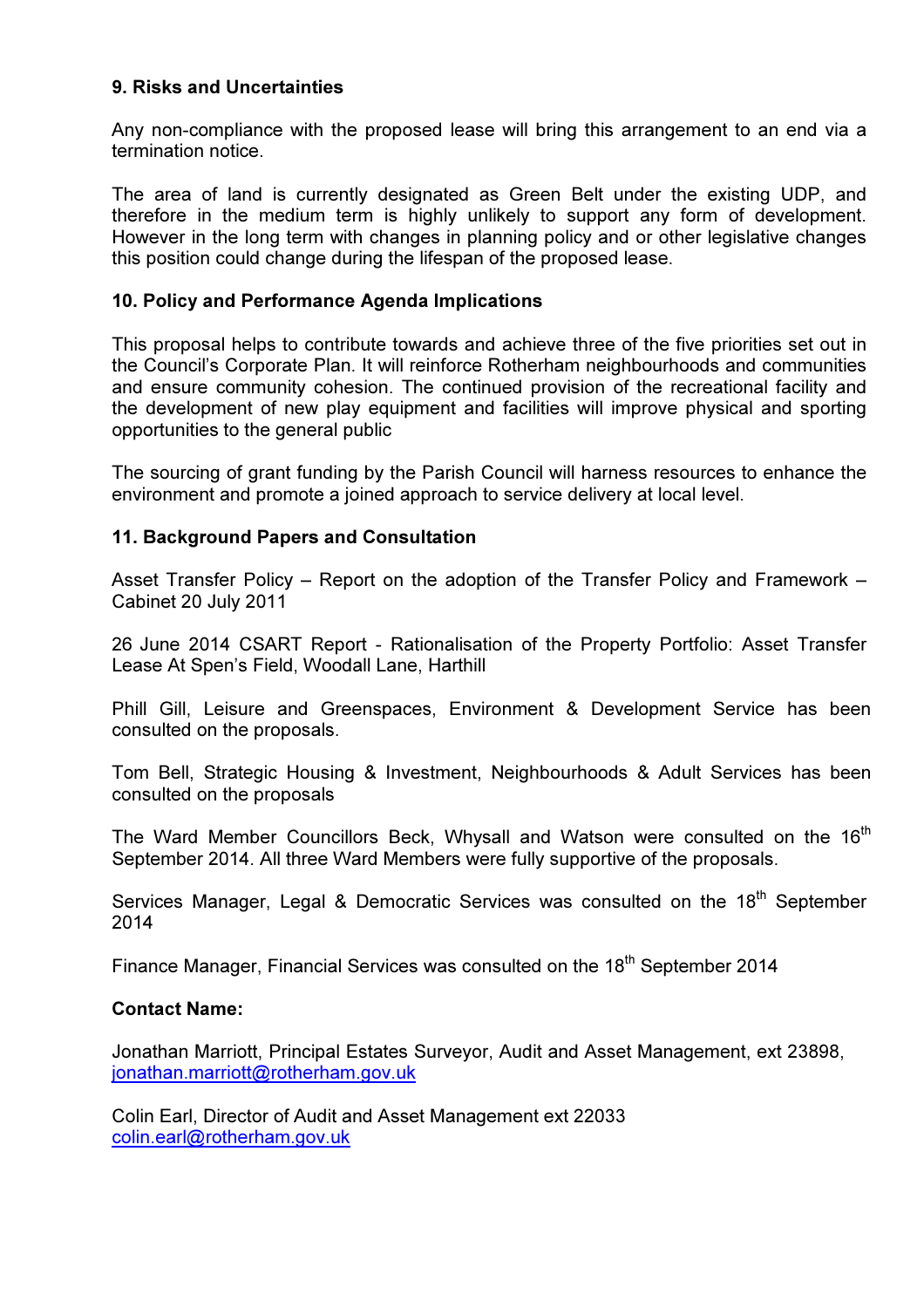